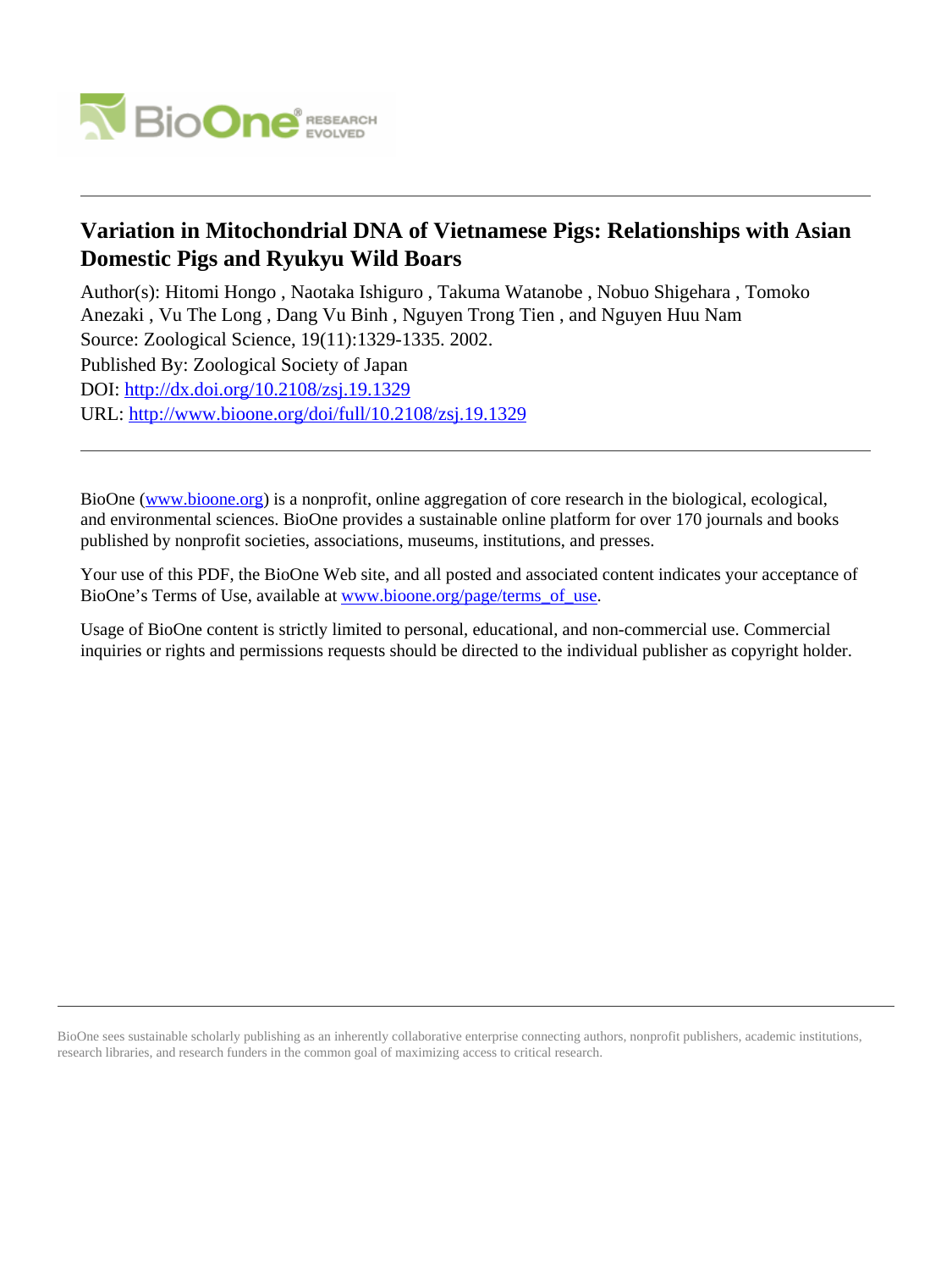# **Variation in Mitochondrial DNA of Vietnamese Pigs: Relationships with Asian Domestic Pigs and Ryukyu Wild Boars**

Hitomi Hongo<sup>1</sup>, Naotaka Ishiguro<sup>2\*</sup>, Takuma Watanobe<sup>2</sup>, Nobuo Shigehara<sup>1</sup>, Tomoko Anezaki<sup>3</sup>, Vu The Long<sup>4</sup>, Dang Vu Binh<sup>5</sup>, Nguyen Trong Tien<sup>5</sup> and Nguyen Huu Nam<sup>5</sup>

 *Primate Research Institute, Kyoto University, Inuyama, Aichi 484-8506, Japan Obihiro University of Agriculture and Veterinary Medicine, Obihiro, Hokkaido 080-8555, Japan Keio University, Tokyo 160-8582, Japan Institute of Archaeology, Hanoi, 61. Phan Chu trinh, Hanoi, Vietnam Hanoi Agricultural University, Gia Lam, Hanoi, Vietnam*

**ABSTRACT**—Mitochondrial DNA (mtDNA) sequences (574 bp) of 30 Vietnamese pigs (large and small) were examined and compared with those of 61 haplotypes from wild boars and domestic pigs from various locations in Asia. The large Vietnamese pigs had genetic links to Ryukyu wild boars in southern Japan. The small Vietnamese pigs were closely related to other East Asian domestic pigs. These results indicate that Vietnamese pigs are genetically diverse and may be descendents of wild and domestic pigs from other regions of Asia.

**Key words**: genetic variation, mitochondrial DNA, phylogeography, Ryukyu wild boar, *Sus scrofa*

## **INTRODUCTION**

Wild boars (*Sus scrofa*) inhabit wide areas of Asia, Europe and North Africa, and include about 27 subspecies (Herre and Rohrs, 1977)**.** Domestic pigs in Asia and Europe have been independently domesticated from different wild boar subspecies (Giuffra *et al*., 2000; Watanabe *et al*., 1985). Several wild boar subspecies inhabit East Asia, where domestication of pigs from local populations of wild boars occurred repeatedly from 6000 to 9000 years ago (Xu, 1950). In China and Vietnam, well-known domestic pigs such as Meishan, Jinhuas and Mong Cai have been established and used as a genetic source to develop pig breeds (Lan and Shi 1993; Watanabe *et al*., 1985). Vietnam is thought to be one of the points of origin of Asian domestic pigs. Vietnamese pigs show a remarkable diversity of serum amylase polymorphisms (Kurosawa *et al*., 1998).

Two subspecies of wild boar now inhabit Japan: the Japanese wild boar (*S. s. leucomystax*), on the Japanese main islands (Honshu, Shikoku and Kyushu); and the Ryukyu wild boar (*S. s. riukiuanus*), found only on several islands of southwestern Japan and the Ryukyu Islands

FAX. +81-155-49-5394. E-mail: ishiguro@obihiro.ac.jp

(Amami-Oshima, Kakeroma, Tokunoshima, Okinawa, Iriomote and Ishigaki Islands). These 2 subspecies are distinguishable by blood groups, protein polymorphisms (Kurosawa *et al*., 1984; Kurosawa and Tanaka, 1988), and restriction fragment length polymorphisms (RFLPs) of mitochondrial DNA (mtDNA) (Watanabe *et al.*, 1985). Ryukyu wild boars are also distinguished from Japanese wild boars and East Asian domestic and wild pigs by analysis of mtDNA control and cytochrome *b* (*cytb*) regions (Watanobe *et al.,* 1999). Despite the fact that the Ryukyu Islands are located between Taiwan and Kyushu Island, Japan, no wild boar genetically related to Ryukyu wild boars has been identified in Taiwan or the Asian continent (Watanobe *et al.,* 1999, 2001). The origin of the Ryukyu wild boar is still controversial.

We examined pig skeletons stored at 2 Vietnamese research institutes. These pig skeletons were morphologically classified into 2 size groups: large and small. In the present study, to assess the genetic backgrounds of these skeletons, we examined their morphological characters and mtDNA sequence. We found that large and small Vietnamese pigs have genetic links to the Ryukyu wild boar and East Asian domestic pigs, respectively. Here, we describe the phylogenetic relationships among the Ryukyu wild boar, \* Corresponding author: Tel. +81-155-49-5391; East Asian domestic pigs and Vietnamese pigs.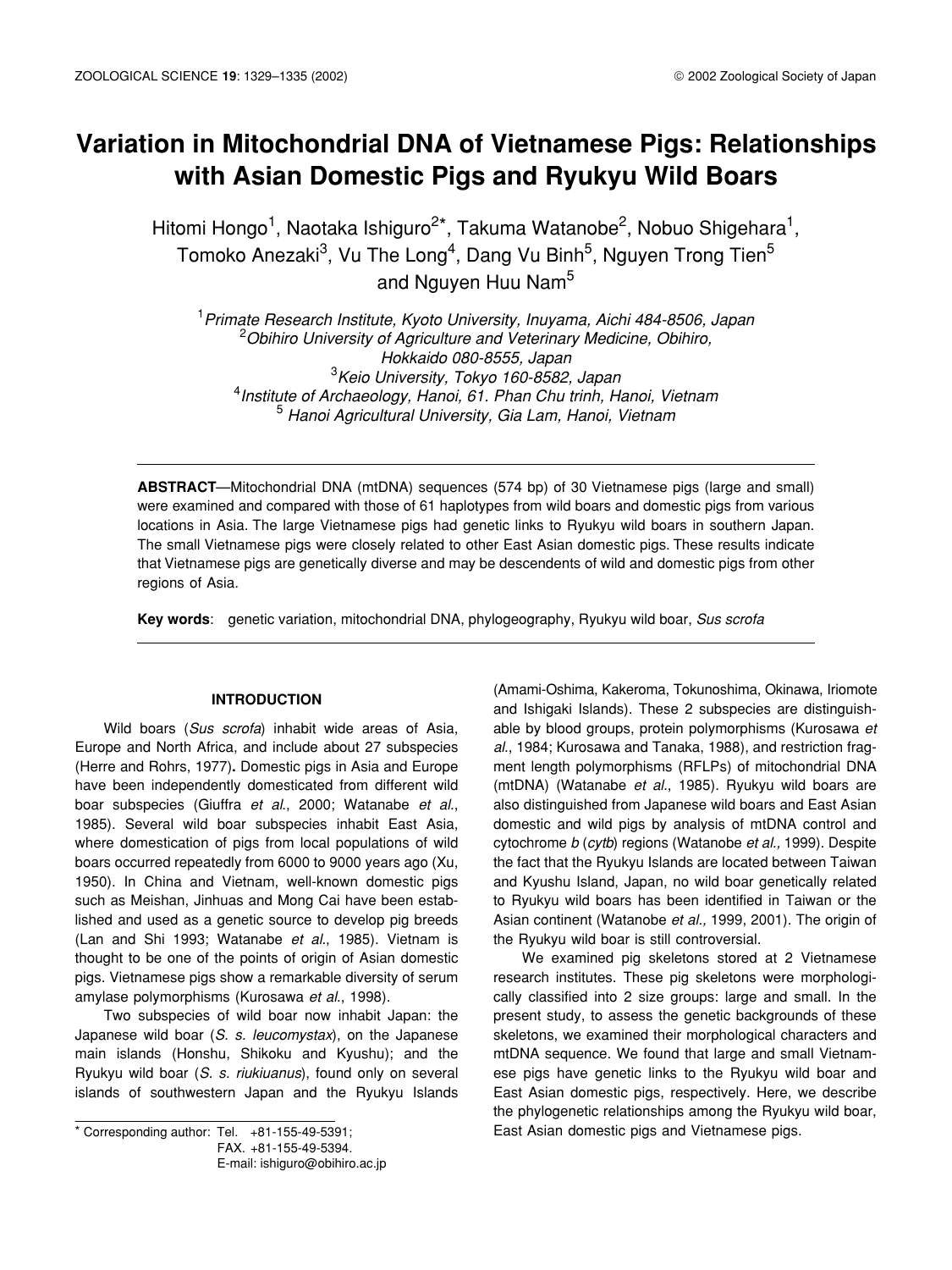#### **MATERIALS AND METHODS**

#### **Pig samples and morphological measurement**

Samples were taken from 30 pig skeletons stored at the Hanoi Agricultural University and at the Anthropology section of the Institute of Archaeology of the Academy of Science in Hanoi. The specimens were designated as large or small based on skeleton sizes. To compare the body size of pigs, the occlusal length and greatest breadth of the mandibular third molar  $(M_3)$  were measured by digital calipers (Table 1). When  $M_3$  was broken or missing, other mandibular or maxillary molars were measured (samples 19 and 20, AI 2, 3, 7, and 8). Samples for DNA analysis were taken from the rami of the mandibles. The specimens of the Hanoi Agricultural University were purchased on January 7, 1997, in Ba Vi Village, Ba Vi County, Ha Tay Province, near Hanoi, by a group of Japanese and Vietnamese researchers (Yamamoto *et al.*, 1998). Although the exact origin of these bones is not known, they all appear to have been taken from recently hunted or slaughtered animals. Twenty sub-adult or adult animals (older than about 18 months) from this collection were used.

Samples stored at the Anthropology section of the Institute of Archaeology in Hanoi consisted of 10 pig skulls (7 native wild and 3 domestic) collected by one of the present authors (VTL). The wild boars (samples AI 1–5, 9, and 10) were hunted in various localities in northern Vietnam, and the 3 domestic pig skulls (sample AI 6–8) were collected near Hanoi.

Thirteen other pig samples (1 Turkish wild boar, 5 Taiwanese wild boars, and 7 Korean wild boars) were used in constructing the mtDNA database used in this study.

#### **DNA extraction**

DNA was extracted from a total of 43 pig specimens (20 from Hanoi Agricultural University, 10 from the Institute of Archaeology in Hanoi, and 13 from Turkey, Taiwan and Korea). Genomic DNA was isolated from 0.5 to 1.0 g of bone powder, as described elsewhere (Watanobe *et al*., 2001). Extracted DNA was directly used as polymerase chain reaction (PCR) templates.

#### **PCR and direct sequencing of mtDNA**

The mtDNA control region was amplified by PCR using primer sets A, B and C, designed from the mtDNA control region to amplify 258-, 305- and 229-bp segments, respectively, of the control region (Watanobe *et al*., 2001): primer set A, mitL76 (5'-AATATGCGACC-CCAAAAATTTAACCATT<sup>130</sup>) and mitH62 (5'-CCTGCCAAGCGGG-TTGCTGG351); primer set B, mitL119 (5'-CAGTCAACATGCG-TATCACC<sup>301</sup>) and mitH124 (5'-ATGGCTGAGTCCAAGCATCC<sup>567</sup> primer set C, mitL104 (5'-TGGACTAGTGACTAATCAGCCCAT<sup>518</sup>) and mitH106 (5'-ACGTGTACGCACGTGTACGC<sup>704</sup>). DNA was first activated with AmpliTaq Gold (Applied Biosystems, Foster City, CA): denaturating at 95°C for 10 min, annealing at 57°C for 1 min, and extension at 72°C for 1 min. This was followed by 50 cycles of denaturation at 94°C for 30 sec, annealing at 57°C for 30 sec, and extension at 72°C for 1 min. The PCR products were purified using a Centricon 100 micro-concentrator (Millipore, Bedford, MA), and were sequenced on an Applied Biosystems 377 DNA sequencer with BigDye Terminator Cycle Sequencing Kits (Applied Biosystems, Foster City, CA). Nucleotide sequences of 574 bp were formed by connecting the 3 DNA fragments amplified by A, B and C primer sets. The DNA sequences were deposited in the DDBJ/ EMBL/GenBank database (accession nos. AB05306-AB05322).

### **Alignment of DNA sequences and phylogenetic analysis**

The 574-bp DNA sequences from 30 Vietnamese pig samples were constructed from fragments A, B and C, and aligned with 61 haplotypes from a total of 304 samples of wild boars and domestic pigs. The 61 haplotypes included 6 haplotypes from Turkish, Taiwanese and Korean wild boars sequenced in this study and 55 mtDNA haplotypes from a mtDNA database (Watanobe *et al*., 2001). The 304 samples included 122 Japanese wild boars, 13 Ryukyu wild boars, 77 East Asian domestic pigs, 73 European domestic pigs, 3 European wild boars, 3 Northeast Asian wild boars, 1 Turkish wild boar, 5 Taiwanese wild boars, and 7 Korean wild boars. All mtDNA sequences were aligned using GENETYX-MAC software Version 10 (Software Development Co., Tokyo, Japan).

Phylogenetic trees were constructed by the neighbor-joining (NJ) method (Saitou and Nei, 1987) using the PHYLIP program package, version 3.572 (Felsenstein, 1995), and by the maximum parsimony (MP) method using MEGA version 1.0. In the NJ tree, the numbers of nucleotide substitutions per site between haplotypes was estimated using the two-parameter method (Kimura, 1980). The confidence of each branch in the phylogeny was estimated after 1000 bootstrap replications (Felsenstein, 1985). The MP tree was constructed by the branch-and-bound searching method (Kumar *et al.*, 1993), with bootstrap values calculated after 100 replications.

Corrected genetic differences (DA: Nei 1987) between pig groups were calculated using the equation  $D_A=D_{XY}-(D_X+D_Y)/2$ , where  $D_{XY}$  is the average pairwise nucleotide difference between pig groups X and Y, and  $D_X$  and  $D_Y$  are average pairwise nucleotide differences within pig groups X and Y, respectively. The significance of differences between pig groups was tested using 1000 permutations in the ARLEQUIN program package, version 2000 (Schneider *et al.,* 2000).

#### **RESULTS**

### **Morphological analysis**

When the 30 Vietnamese pig skeletons were divided into groups of large and small pigs, the large pigs were found to be similar in size to wild boars found in East Asia. The large pigs had occlusal lengths of mandibular third molars  $(M_3)$  ranging from approximately 34.6 mm to 44.5 mm (Table 1), which is similar in size to the wild boars of the Middle East (Flannery, 1983; Hongo and Meadow, 1998). The occlusal length of  $M_3$  of the smaller pigs ranged from approximately 23.5 mm to 29.2 mm. The size of  $M_3$  of the smaller Vietnamese pigs was similar to that of male and female Ryukyu wild boars (Table 1). However, the small Vietnamese pigs had narrow, straight frontal bones (Fig. 1). Reduction in body size and shortening of the cranium, especially of the teeth, is a characteristic of domestication (Flannery, 1983), suggesting that the small Vietnamese pigs are either primitive breed of domestic pigs or a small wild boar.

## **Genetic relationship of Vietnamese pigs with other wild boars and domestic pigs**

DNA analysis of the 574-nucleotide sequences from a total of 43 individuals revealed 17 Vietnamese haplotypes (Viet 1 to 17), and 6 Korean, Taiwanese and Turkish wild boar haplotypes (Nos. 56 to 61). Fig. 2 shows nucleotide sequences of these haplotypes aligned with those of the representative haplotypes of domestic pigs and wild boars from various localities (Watanobe *et al*., 2001). Most haplotypes were found in 1 or 2 specimens, but haplotypes Viet 5 and Viet 17 were found in 8 and 4 specimens, respec-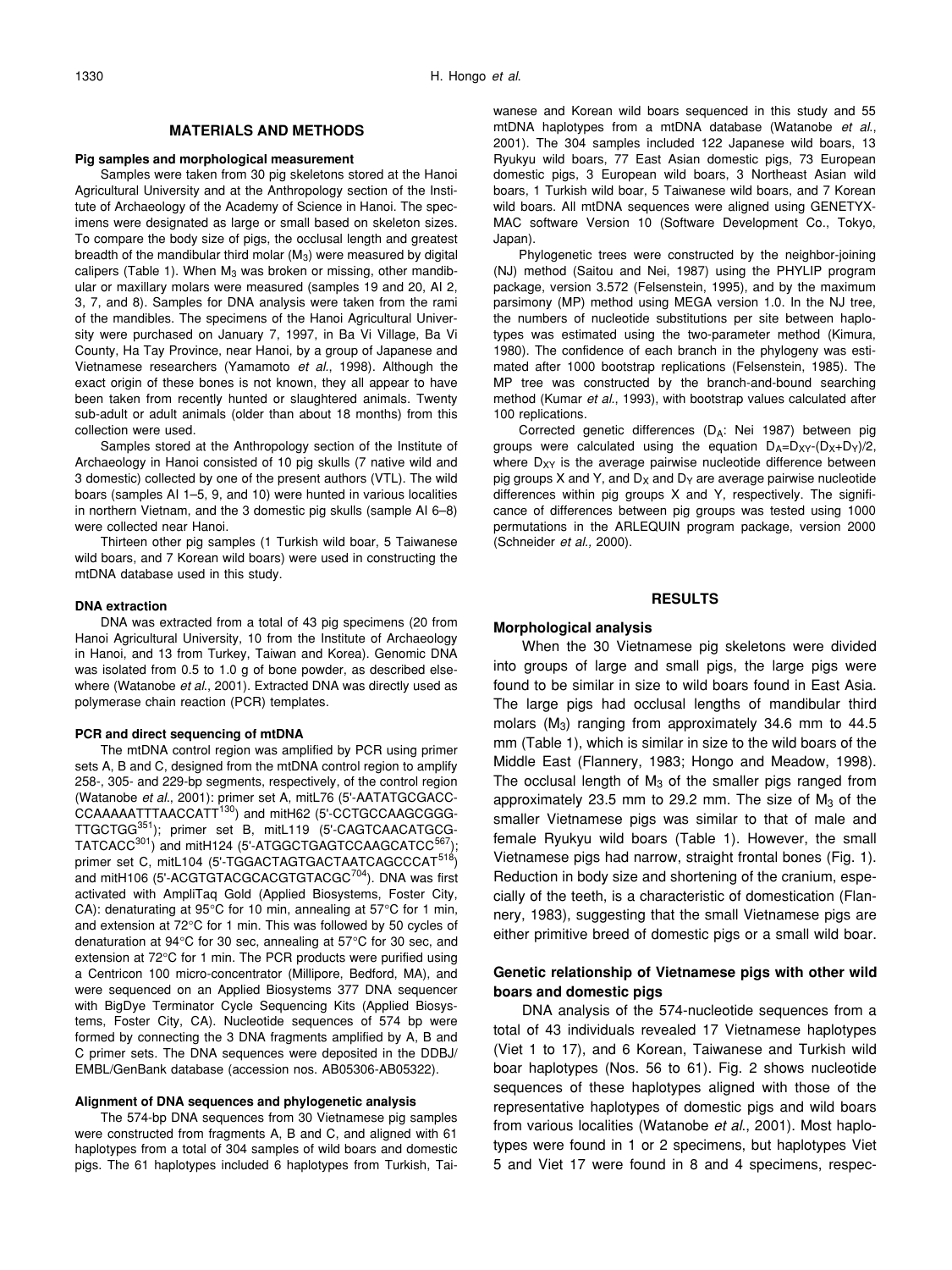| Location or Source                               | Sample           | $M_3$           | $M_3$       | Size  | Wild (W) or        | Sex         | <b>DNA</b>              |
|--------------------------------------------------|------------------|-----------------|-------------|-------|--------------------|-------------|-------------------------|
|                                                  | No.              | length          | breadth     |       | domestic(D)        |             | haplotype <sup>2)</sup> |
|                                                  |                  |                 |             |       | group <sup>1</sup> |             |                         |
| Hanoi Agricultural University (20 pig bones)     |                  |                 |             |       |                    |             |                         |
|                                                  | 1                | 23.5            | 12.2        | small | D                  | М           | Viet 6                  |
|                                                  | $\boldsymbol{2}$ | 24.2            | 12.9        | small | D                  | F           | Viet 9                  |
|                                                  | 3                | 29.2            | 13.7        | small | D                  | F           | Viet 1                  |
|                                                  | 4                | 27.7            | 12.8        | small | D                  | F           | Viet 5                  |
|                                                  | 5                | 26.4            | 13.3        | small | D                  | F           | Viet 5                  |
|                                                  | 6                | 24.7            | 12.7        | small | D                  | M           | Viet 11                 |
|                                                  | $\overline{7}$   | 24.3            | 12.1        | small | D                  | M           | Viet 9                  |
|                                                  | 8                | 23.9            | 14.3        | small | D                  | $\mathsf F$ | Viet 5                  |
|                                                  | $\boldsymbol{9}$ | 25.3            | 13.5        | small | D                  | М           | Viet 5                  |
|                                                  | $10$             | 25.2            | 12.7        | small | D                  | M           | Viet 5                  |
|                                                  | 11               | 25.2            | 12.9        | small | D                  | М           | Viet 3                  |
|                                                  | 12               | 26.0            | 13.3        | small | D                  | F           | Viet 8                  |
|                                                  | 13               | 23.6            | 13.0        | small | D                  | M           | Viet 5                  |
|                                                  | 14               | 26.6            | 13.5        | small | D                  | F           | Viet 10                 |
|                                                  | 15               | 26.7            | 13.2        | small | D                  | M           | Viet 5                  |
|                                                  | 16               | 37.3            | 20.2        | large | W                  | F           | Viet 12                 |
|                                                  | $17$             | 42.1            | 17.7        | large | W                  | F           | Viet 17                 |
|                                                  | 18               | ND <sup>5</sup> | 21.4        | large | W                  | M           | Viet 17                 |
|                                                  | 19               | $22.2^{3}$      | $16.0^{3}$  | large | ND <sup>5</sup>    | $\mathsf F$ | Viet 17                 |
|                                                  | 20               | $23.2^{4}$      | $15.9^{4)}$ | small | ND <sup>5</sup>    | $\mathsf F$ | Viet 5                  |
| Institute of Archaeology in Hanoi (10 pig bones) |                  |                 |             |       |                    |             |                         |
|                                                  | Al1              | 40.5            | 18.0        | large | W                  | $\mathsf F$ | Viet 15                 |
|                                                  | Al <sub>2</sub>  | $38.9^{4}$      | $22.7^{4}$  | large | ND <sup>5</sup>    | $\mathsf F$ | Viet 13                 |
|                                                  | AI3              | $24.5^{6}$      | $21.2^{6}$  | large | ND <sup>5</sup>    | М           | Viet 17                 |
|                                                  | AI4              | 44.5            | 18.5        | large | W                  | ${\sf M}$   | Viet 12                 |
|                                                  | AI <sub>5</sub>  | 43.9            | 19.6        | large | W                  | M           | Viet 14                 |
|                                                  | AI6              | 24.1            | 13.1        | small | D                  | М           | Viet 2                  |
|                                                  | AI7              | ND <sup>5</sup> | $12.0^{3}$  | small | ND <sup>5</sup>    | F?          | Viet 7                  |
|                                                  | Al8              | ND <sup>5</sup> | $9.4^{7}$   | small | ND <sup>5</sup>    | M?          | Viet 4                  |
|                                                  | AI9              | 34.6            | 18.6        | large | W                  | F           | Viet 16                 |
|                                                  | AI10             | 40.9            | 18.2        | large | W                  | ${\sf M}$   | Viet 14                 |
| Modern S. s. riukiuanus <sup>8)</sup>            |                  | 28.6            | 13.3        |       | W                  | ${\sf M}$   |                         |
| Modern S. s. riukiuanus <sup>8)</sup>            |                  | 26.8            | 13.6        |       | W                  | F           |                         |

**Table 1.** Pig bone samples from Vietnam

 $\frac{1}{10}$  Based on morphological measurements, bone samples were designated as belonging to Wild (W) or domestic pig (D) groups.

<sup>2)</sup> DNA haplotypes shown in Fig. 3.<br><sup>3)</sup> Measurements of mandibular  $M_2$ .

<sup>4)</sup> Measurements of maxillary M<sub>3</sub>.<br><sup>5)</sup> ND, not determined.<br><sup>6)</sup> Measurements of maxillary M<sub>2</sub>.

<sup>7)</sup> Measurements of mandibular M<sub>1</sub><br><sup>8)</sup> Measurements of modern Ryukyu wild boars are shown for comparison.

## tively.

The NJ relationship among the 17 Vietnamese haplotypes and 61 haplotypes from other parts of the world showed 2 major clusters: Asian (69.5% bootstrap value) and European (69.5% bootstrap value) (Fig. 3). The Asian cluster was divided into the Ryukyu lineage and East Asian lin-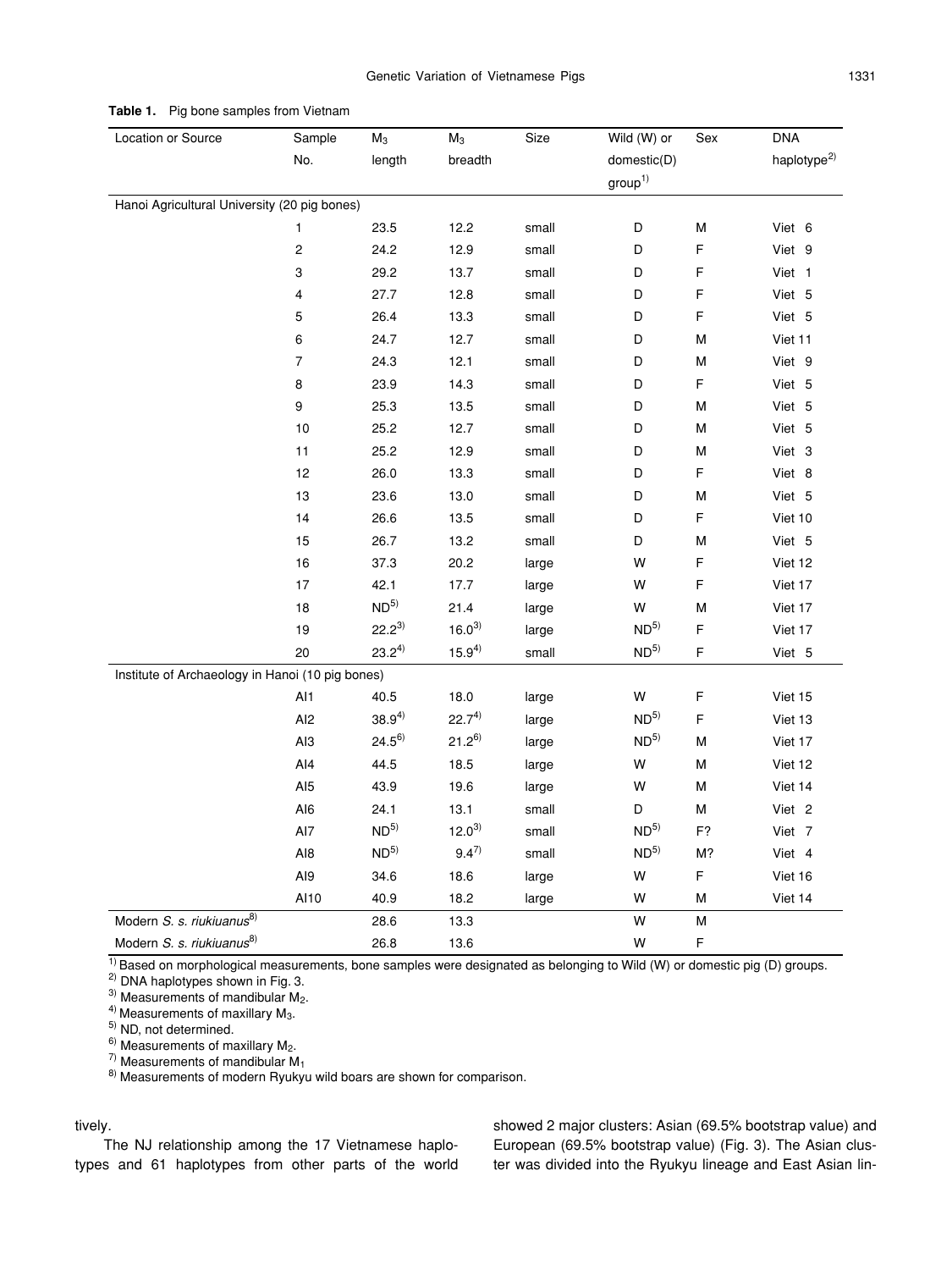

**Fig. 1.** Photograph of pig skulls stored at Hanoi Agricultural University. Note the difference in overall size of large (L) and small (S) specimens.

eages containing East Asian domestic pigs, Northeast Asian wild boars, Japanese wild boars, Taiwanese wild boars and Korean wild boars. Although bootstrap values for the Ryukyu wild boar (11.4%) and the East Asian lineage (10%) were very low (Fig. 3), the same cluster of Ryukyu wild boars with 10% bootstrap values was obtained by maximum parsimony (MP) analysis (data not shown). The separation of the Asian cluster into Ryukyu and East Asian lineages was also performed in our previous study (Watanobe *et al*., 2001). When the NJ tree was constructed from the present data set without the 17 Vietnamese haplotypes, the bootstrap value of the Ryukyu wild boar lineage was 68%.

The 17 Vietnamese haplotypes were distributed across 5 of the 6 groups in the Asian cluster: Viet 1 to Viet 9 in the East Asian domestic pig group; Viet 12 to Viet 16 in the Ryukyu wild boar group; Viet 17 in the Korean wild boar group; Viet 10 in the Northeast Asian wild boar group; and Viet 11 in the Taiwanese wild boar group. No Vietnamese haplotype was included in the Japanese wild boar group.

The DNA haplotypes of the large Vietnamese specimens were mostly in the Ryukyu wild boar lineage, whereas those of the small specimens were mostly in the East Asian domestic pig lineage (Fig. 3). To further examine this correlation, pairwise genetic differences between 7 pig groups (excluding Korean wild boar group) were compared (Table 2). The large Vietnamese pigs were most closely related to the Ryukyu wild boar group (2.926), whereas the small Vietnamese pigs were closest to the East Asian pig group (0.321).

|                                                                                                                                                                                                     | 555666666666777777777777888888888888<br>677889112457789011122333455522224478<br>Haplotypes 51808367097563521473956717892356018746<br>067509                                                                                                                                                                                                                                                             | Origins                                                               |
|-----------------------------------------------------------------------------------------------------------------------------------------------------------------------------------------------------|---------------------------------------------------------------------------------------------------------------------------------------------------------------------------------------------------------------------------------------------------------------------------------------------------------------------------------------------------------------------------------------------------------|-----------------------------------------------------------------------|
| -1<br>16<br>21<br>23<br>40<br>54                                                                                                                                                                    | A - - TTGCTTTATTGCCTCCAGCCGTATTAATCTTATTGCCGATGCTGACCCATAG<br>$-$ - $\ldots$ $\ldots$ $\ldots$ $\ldots$ $\ldots$ $\ldots$ $\ldots$ $\ldots$ $\ldots$ $\ldots$ $\ldots$ $\ldots$ $\ldots$ $\ldots$ $\ldots$ $\ldots$ $\ldots$ $\ldots$ $\ldots$ $\ldots$ $\ldots$ $\ldots$ $\ldots$ $\ldots$ $\ldots$ $\ldots$ $\ldots$ $\ldots$ $\ldots$ $\ldots$ $\ldots$ $\ldots$ $\ldots$ $\ldots$ $\ldots$ $\ldots$ | Japanese wild boar<br>Northeast Asian wild boar<br>European wild boar |
| 56                                                                                                                                                                                                  |                                                                                                                                                                                                                                                                                                                                                                                                         |                                                                       |
| 57<br>58<br>59                                                                                                                                                                                      | $-$ - - $\cdots$ C $\cdots$ A $\cdots$ C $\cdots$ Taiwanese wild boar                                                                                                                                                                                                                                                                                                                                   |                                                                       |
| 60<br>61                                                                                                                                                                                            | $A \cup B$ , $B \cup C$ , $C \cup C$ , $C \cup C$ , $C \cup C$ , $T \cup C$ , $A \cup C$ , $C \cup C$ , $C \cup C$ , $C \cup C$ , $C \cup C$ , $C \cup C$ , $C \cup C$ , $C \cup C$ , $C \cup C$ , $C \cup C$<br>. - - T T T A C G . C . T . A . C G .                                                                                                                                                  |                                                                       |
| Viet 1<br>Viet <sub>2</sub><br>3<br>Viet<br>Viet 4<br>5<br>Viet<br>6<br>Viet<br>Viet<br>Viet 8<br>9<br>Viet<br>Viet 10<br>Viet 11<br>Viet 12<br>Viet 13<br>Viet 14<br>Viet 15<br>Viet 16<br>Viet 17 |                                                                                                                                                                                                                                                                                                                                                                                                         |                                                                       |

## **Fig. 2.** Variability of the partial mitochondrial DNA control region (574 bp). The 17 haplotypes (Viet 1 -17) from 30 Vietnamese pigs are aligned with the 6 representative haplotypes of Asian pig groups and 6 haplotypes from Korean, Taiwanese and Turkish wild boars identified in this study. Nucleotide positions are numbered according to the complete pig mtDNA described by Ursing and Arnason (1998). Dots indicate nucleotide identity with Japanese wild boar haplotype 1.

Nucleotide positions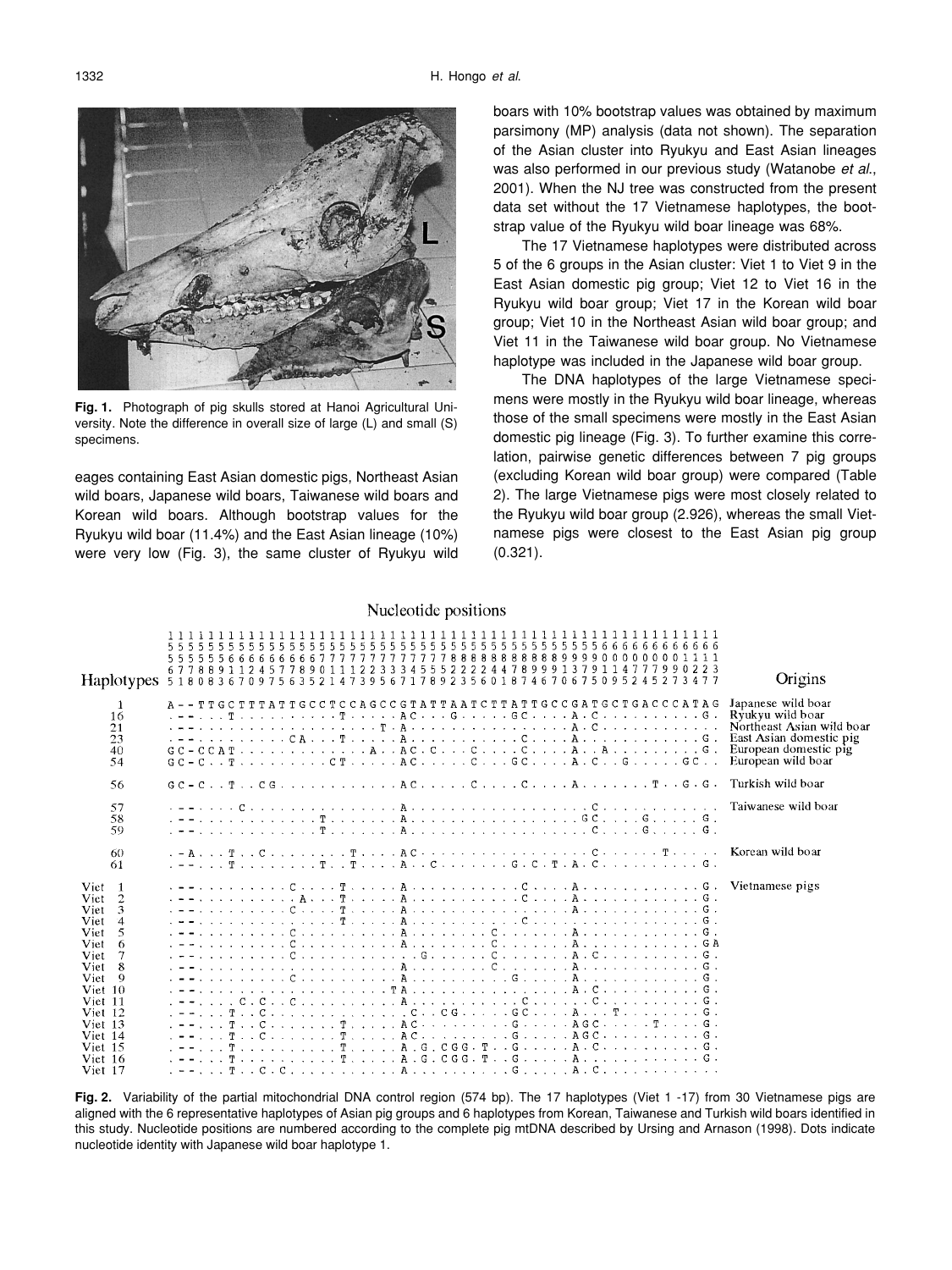

Fig. 3. Phylogenetic tree constructed by the NJ method using 574-bp fragments of the mtDNA control region for 17 Vietnamese pig haplotypes and 61 haplotypes from pig populations in various localities. Haplotype numbers (bold numbers) are the same as in Fig. 2 and a previous study (haplotypes 1 to 55 of Watanobe *et al.*, 2001). The size of the Vietnamese pigs (L, Large; S, Small) is indicated in parentheses following the haplotype number. Bootstrap resampling was performed 1000 times, and resulting bootstrap probabilities greater than 50% are shown on the corresponding branches. Code numbers of the haplotypes are written in parentheses when they fall on the same branch as Vietnamese pig haplotypes.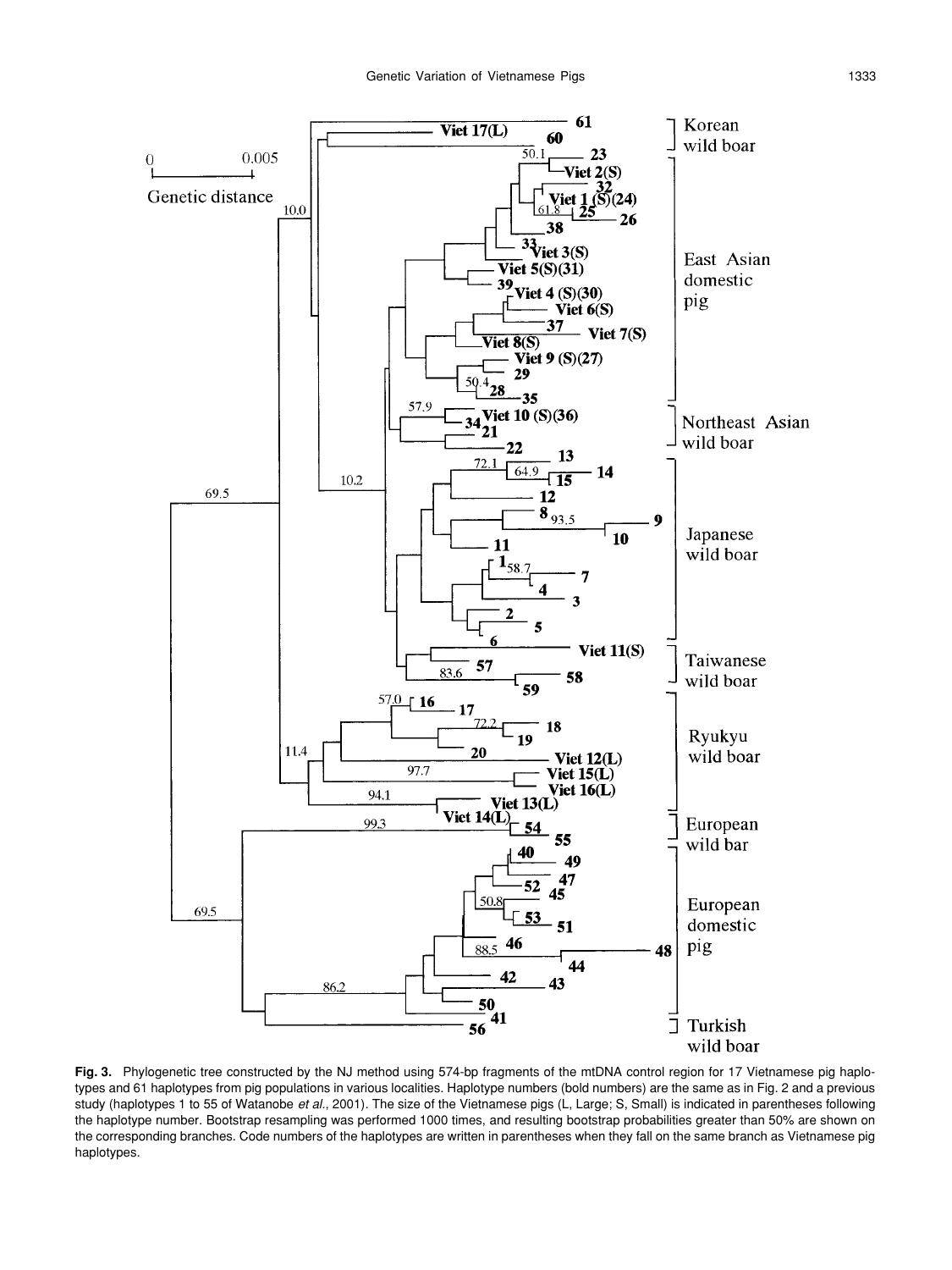**Table 2.** Average pairwise genetic differences between pig groups

| Pig group                   |          | 2         | 3        | $\overline{4}$ | 5        | 6        |           |
|-----------------------------|----------|-----------|----------|----------------|----------|----------|-----------|
| 1 Ryukyu wild boar          | 2.077    | $11.471*$ | $9.515*$ | 10.386*        | 11.269*  | 10.658*  | $7.201*$  |
| 2 Taiwanese wild boar       | 8.933*   | 3.000     | $6.951*$ | 4.720*         | 5.904*   | $6.358*$ | $9.800*$  |
| 3 East Asian pig            | 6.838*   | $3.813*$  | 3.277    | $5.303*$       | $6.855*$ | 3.451    | 8.951*    |
| 4 Northeast Asian wild boar | $7.647*$ | $1.520*$  | 1.964*   | 3.400          | 4.299    | 4.926*   | 8.855*    |
| 5 Japanese wild boar        | $8.247*$ | $2.420*$  | $3.232*$ | 0.615          | 3.968    | $6.524*$ | $10.102*$ |
| 6 Vietnamese pig (S size)   | $8.128*$ | $3.367*$  | $0.321*$ | 1.735*         | $3.049*$ | 2.982    | $9.057*$  |
| 7 Vietnamese pig (L size)   | $2.926*$ | 5.064*    | 4.076*   | $3.918*$       | 4.882*   | 4.330*   | 6.473     |

Above diagonal : Average number of pairwise differences between pig groups  $(D_{XY})$ 

Diagonal elements : Average number of pairwise differences within pig groups  $(D_X)$ 

Below diagonal : Corrected average pairwise difference between pig groups  $(D_{XY}-(D_{X}+D_{Y})/2)$ 

Asterisks on the numbers indicate significant difference (P<0.05).

### **DISCUSSION**

The large and small skeletons obtained from 2 research Institutes in Hanoi were genetically classified into 2 groups by mtDNA sequence analysis: the large pigs were found to be wild boars related to Ryukyu (Viet 12–16) and Korean wild boars (Viet 17); and the small pigs were mostly related to East Asian domestic pigs, including 2 haplotypes of Northeast Asian wild boar (Viet10) and Taiwanese wild boar (Viet11) (Fig. 3). The large Vietnamese wild boars were genetically distinct from small Vietnamese pigs and East Asian domestic pigs that originated from Chinese domestic pigs and related pigs in our mtDNA haplotype database. In a mtDNA polymorphism study, Lan and Shi (1993) found that the genetic distance between Yunnan native pigs in China and Vietnamese pigs is comparatively large, although southwest China and Vietnam are closely connected geographically. Their results are consistent with the present findings, indicating that Vietnamese pigs, including wild and domestic pigs, possess remarkable genetic diversity.

The present study has demonstrated for the first time that some Vietnamese wild boars are genetically linked to Ryukyu wild boars. The Ryukyu wild boars were once considered to be a feral population of early East Asian domestic pigs that had been brought to the Ryukyu Islands in prehistoric times (Naora, 1937; Semba, 1960; Hayashida, 1960). Based on morphological characters, Imaizumi (1973) reported that Ryukyu wild boars may be a relic of the continental pig population, as are some other endemic species on the Ryukyu Islands. The present results support Imaizumi's hypothesis that Ryukyu wild boars are a unique species established on isolated Ryukyu Islands. The Ryukyu Islands were connected to the Chinese continent several times in the past (Ujiie and Saito, 1974; Kizaki and Ohshiro, 1980; Ujiie, 1986). Although the existence of the Pleistocene land bridge is still debated, some members of the continental fauna, including hominids, likely migrated into the Ryukyu Islands from the continent by way of a land bridge. A calculation of the genetic divergence of Ryukyu wild boars from Vietnamese pig populations could be a useful index for evaluating the zoogeographical connection between the Ryukyu Islands and the continent over time.

Most haplotypes of the small Vietnamese pigs were closely related to those of the East Asian domestic pig groups (Fig. 3, Table 2). This finding suggests that the small Vietnamese pigs are domestic pigs. If so, there are 2 possibilities: 1) they were domesticated locally in Vietnam; and 2) they were introduced from neighbouring areas such as southwest China. European and East Asian domestic pigs have been clearly shown to be derived from different wild populations (Giuffra *et al.*, 2000). Vietnamese pigs, including wild and domestic pigs, may share a common ancestor with other East Asian pigs (Fig. 3). Further morphological and genetic analyses of Vietnamese pigs will provide important information about the history of domestication of pigs in East Asia.

## **ACKNOWLEDGEMENTS**

This study was supported by grants from the Ministry of Education, Science, Sports and Culture of Japan (Grant-in-Aid for COE Research No.10CE2005 and Grant-in-Aid for Scientific Research on Priority Areas (A), No. 1112101). We are grateful to Prof. Yoshio Yamamoto (Hiroshima University) and members of the Society for Research on Native Livestock for providing us with the opportunity to analyze pig skeletons stored at the Hanoi Agricultural University. Professor Hayao Nishinakagawa at Kagoshima University kindly allowed one of the authors to measure the modern Ryukyu wild boar mandibles in his collection. We thank Dr. Richard H. Meadow (Harvard University) and Prof. Dr. Hans-Peter Uerpmann (University of Tübingen) for their comments. We also thank the staff of Hanoi Agricultural University and the Institute of Archaeology in Hanoi for their help in carrying out this study.

#### **REFERENCES**

- Felsenstein J (1985) Confidence limits on phylogenies: an approach using the bootstrap. Evolution 39: 783–791
- Felsenstein J (1995) PHYLIP Version 3.572. Eqecutables for PowerMac. University of Washington, Seattle
- Flannery KV (1983) Early pig domestication in the fertile crescent: A retrospective look. In "The Hilly Flanks and Beyond: Essays on the Prehistory of Southwestern Asia". Eds by TC Young, Jr,